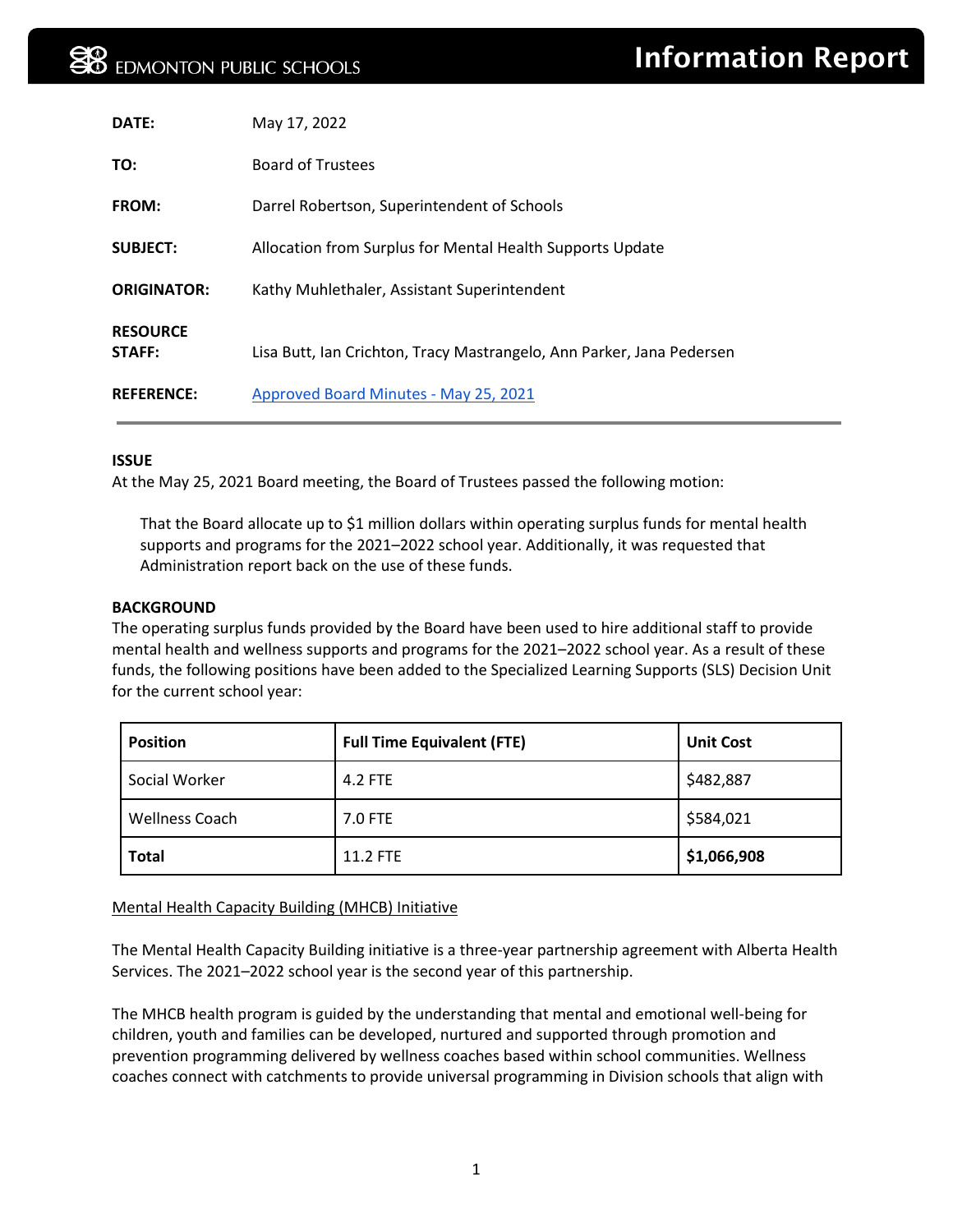Alberta Health Services' [Tier Model of Addiction and Mental Health](https://drive.google.com/file/d/1rFlELCtUqzldwbcKoj86evrwQ-0QUGQZ/view?usp=sharing) Services and the Division's [Coordinated Approach to Mental Health.](https://epsb.ca/media/epsb/ourdistrict/topicsofinterest/mentalhealth/Mentalhealthinourschools.pdf)

During the 2020–2021 school year, which was the first year of the MHCB initiative, the Division was able to hire 13 wellness coaches and a program coordinator through the funds provided by AHS for this initiative. Thirteen wellness coaches provided one wellness coach for each catchment school group. While the full funds for the year were provided by AHS, wellness coaches were not in place at schools until mid-way through the year due to the time it took to finalize the contract and hire staff. This enabled the Division to hire more wellness coaches for half the year than if the program had begun in September. It was anticipated that for the 2021–2022 school, the MHCB funds would provide approximately half the number of wellness coaches for the entire school year.

## **CURRENT SITUATION**

## Wellness Coaches

The 2021–2022 school year is the second year of this three-year partnership with AHS. With the Board's allocation of \$1 million operational surplus funds for mental health support, the Division has been able to continue to contract 13 wellness coaches with seven coaches being funded through the access to operational surplus provided by the Board. MHCB funds have provided for six wellness coaches and one program coordinator in alignment with the MHCB contractual agreement.

Wellness coaches promote positive mental health in children, youth and families in the communities where they live. Their research-based best practices demonstrate that mental and emotional well-being can be developed, nurtured and supported through promotion and prevention efforts. MHCB programming builds capacity of knowledge and skills through universal supports and services including:

- School-based programs and sessions using AHS resources
- Catchment-based wellness presentations on topics such as healthy relationships, conflict resolution, self-care, stress awareness, mental health literacy
- Parent information sessions related to mental health and wellness topics
- Staff learning sessions on mental health including: Psychological First-Aid in a Pandemic and Go-To Educators Mental Health Literacy.
- Student programming during spring and summer breaks
- Consultation with school teams and SLS colleagues to support students with social-emotionalbehavioural/mental health needs including sharing resources and strategies with teachers and/or parents
- Support referrals to outside agencies where applicable—connecting to community mental health service providers

The table below reflects the services and supports from September 2021 to present, provided through the additional seven wellness coaches funded through operational surplus: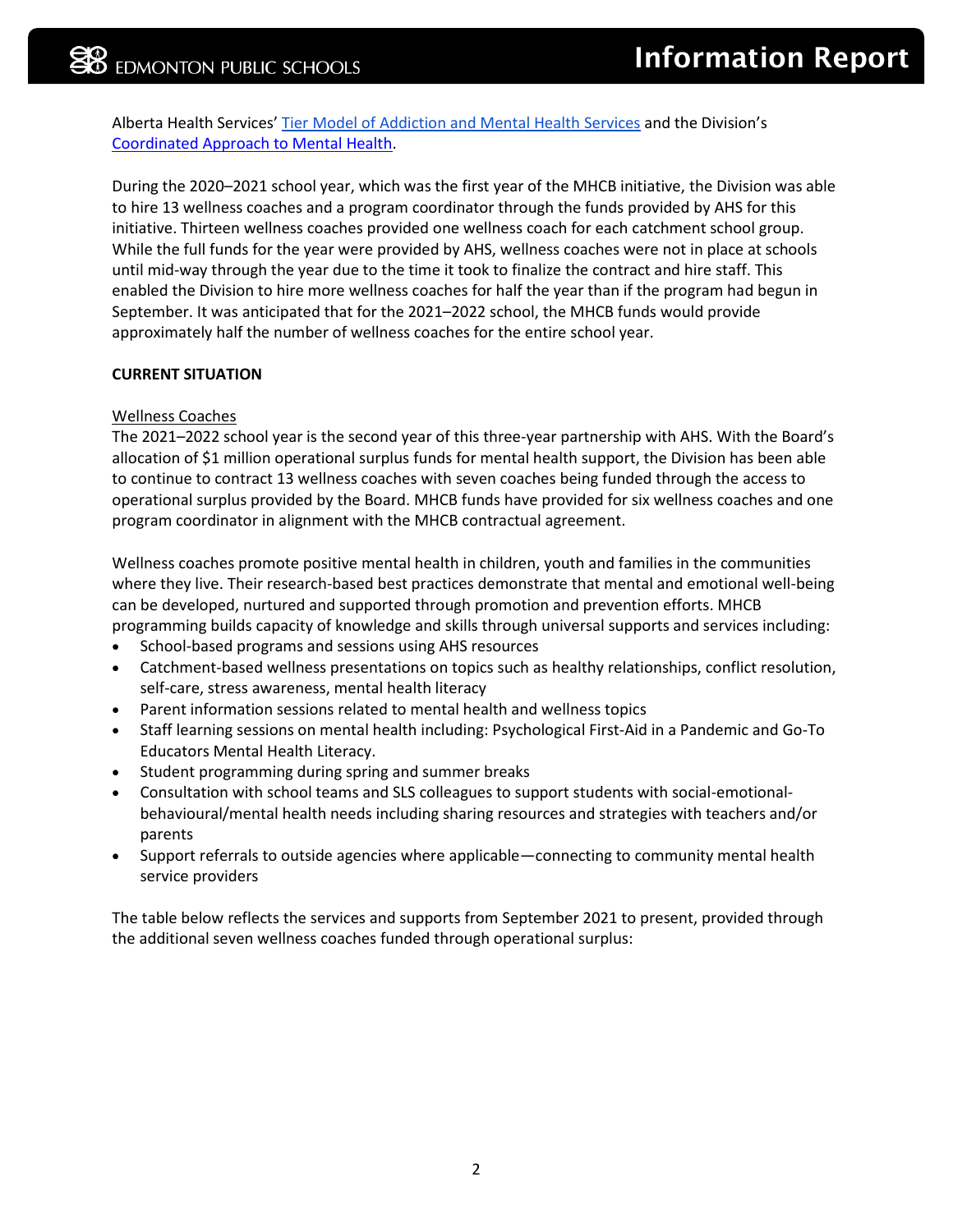# **EDMONTON PUBLIC SCHOOLS**

# Information Report

| <b>Students served:</b><br>21,995                                                                                                                                                                                                                                                                                                                                                                                                                                                                                              | <b>Staff served:</b><br>812                                                                                                                                                                                                                                        | <b>Parent/Community</b><br><b>Members served:</b><br>670                                                                                                                                                                                                                                                                                                                                                                                                                             |
|--------------------------------------------------------------------------------------------------------------------------------------------------------------------------------------------------------------------------------------------------------------------------------------------------------------------------------------------------------------------------------------------------------------------------------------------------------------------------------------------------------------------------------|--------------------------------------------------------------------------------------------------------------------------------------------------------------------------------------------------------------------------------------------------------------------|--------------------------------------------------------------------------------------------------------------------------------------------------------------------------------------------------------------------------------------------------------------------------------------------------------------------------------------------------------------------------------------------------------------------------------------------------------------------------------------|
| <b>Student Presentation Themes:</b><br>Relationships with<br><b>Ourselves and Others</b><br><b>Stress and Your Brain</b><br>$\bullet$<br><b>MH</b> Prevention<br>$\bullet$<br><b>Wellness Capacity Building</b><br>$\bullet$<br>Student Programs - Evidence-<br>Based, approved AHS<br>programming:<br><b>Worry Woos</b><br>Kimochis<br>$\bullet$<br><b>Rainbows: Grief and Loss</b><br>$\bullet$<br>Wolf Pack - healthy<br>$\bullet$<br>masculinity<br>Grl Pwr - confidence<br>$\bullet$<br>building and leadership<br>skills | <b>Staff Capacity Learning:</b><br>Go-To Educators:<br>$\bullet$<br><b>Mental Health</b><br>Literacy<br><b>Psychological First</b><br>$\bullet$<br>Aid in a Pandemic<br><b>Mental Health</b><br>$\bullet$<br>through Circles<br><b>Staff Wellness</b><br>$\bullet$ | <b>Community Agency Connections:</b><br>Family Enhancement - mental<br>$\bullet$<br>health supports for individuals on<br>the Autism Spectrum<br>Digital Literacy - parent sessions on<br>$\bullet$<br>social media influence on children<br>and youth<br>CNIB - mental health impact and<br>$\bullet$<br>supports for individuals<br>experiencing vision loss<br><b>Parenting Sessions:</b><br>Kids Have Stress Too<br>Circle of Security<br>$\bullet$<br><b>Triple P Parenting</b> |

Feedback gathered indicates a positive ripple effect occurring as information and strategies are shared during sessions and supports offered by wellness coaches.

Principals shared:

"In the past 2 years we have had the opportunity to address student mental health and wellness in a more proactive way. By providing responsive PD, supports for students via online presentations and in-class presentations we have provided general support for many students. Also, when specific cases that require additional support arise from either students asking for help after these sessions or directly to the teacher, we are able to streamline them to services (SLS, etc.) faster. The result is that we have been able to reduce the number of students in crisis and have also increased the attendance of students last year who were often away due to anxiety and other mental health needs."

"The MHCB coaches have been able to impact a greater number of students… for a variety of reasons. The ability of the coaches to meet as a group and develop expertise and skill sets that complement each other allows for a broader range of quality services to be available to students and staff. The practice of inviting multiple classes to online presentations has resulted in more students accessing services and information. The flexibility of the model has ensured that services are provided in a timely manner. The capacity building approach allows classroom teachers and school personnel to gain knowledge and skills to recognize and address issues and concerns at the tier one and tier two level of pyramid of intervention."